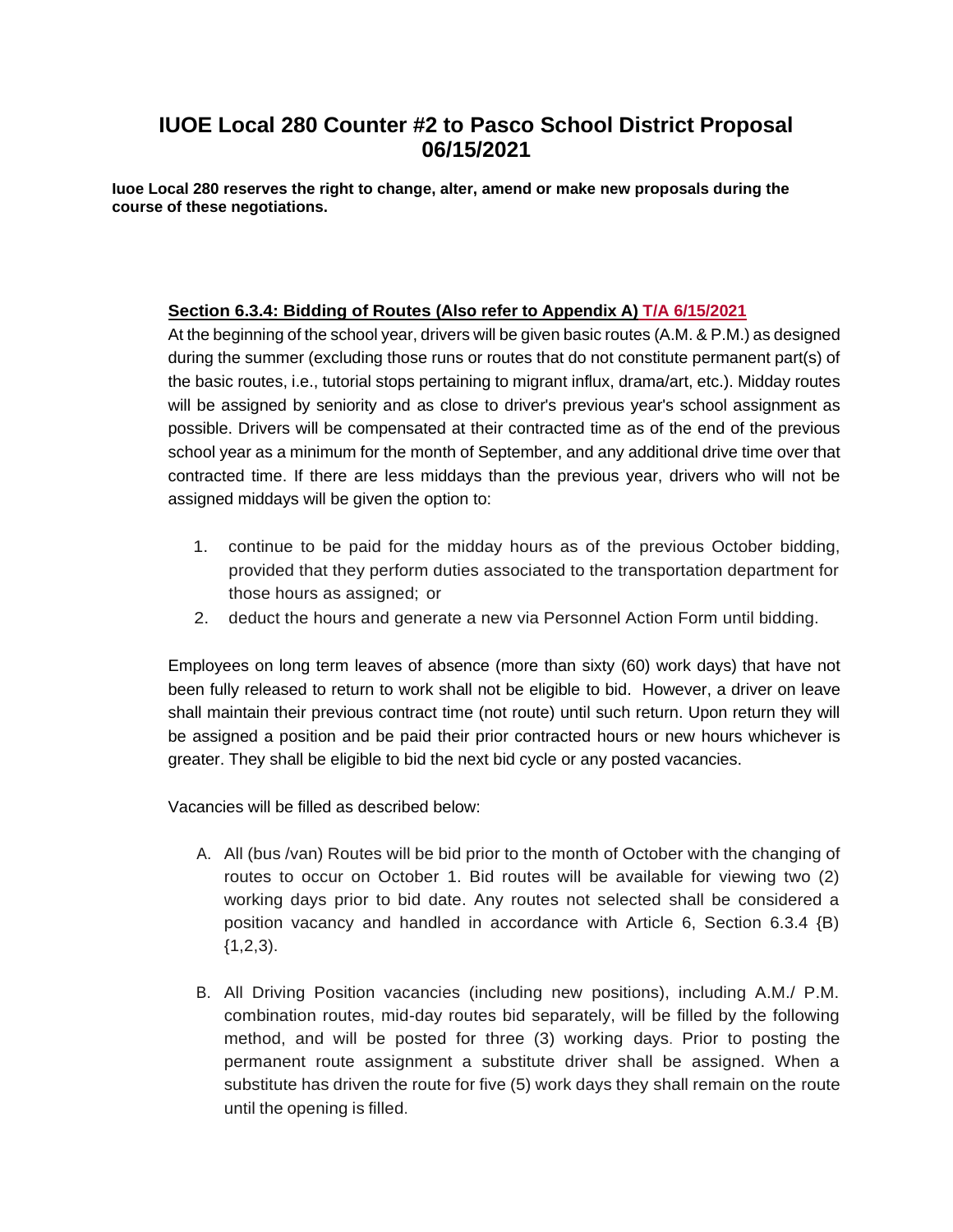- 1. For resignations, retirements, or approved leaves of absences, long term medical which are in excess of sixty (60) calendar days, the opening will be posted and made available to the next most senior driver or drivers until the opening is filled. This shall be considered the first move.
- 2. The vacancy created by the step above will be repeated four (4) times and the sixth  $(6<sup>th</sup>)$  vacancy shall be filled by a substitute for the remainder of the school year and until the next annual bidding of routes. If the number of routes required to meet student transportation needs exceeds the number of employed drivers, the District may directly hire an external applicant to fill the sixth  $(6<sup>th</sup>)$  vacancy.
- 3. Any time a vacant route becomes available, if a driver chooses to move up, down, or laterally in hours, that move shall be considered one of the above steps.
- 4. Upon the drivers return to work after sixty (60) days they shall be guaranteed their contracted hours but not necessarily the same route.
- C. Timelines:
	- 1. All openings will be filled by the above method during the school year. During the time between the actual vacancy, and the filling of the position, the vacancy will be filled with a substitute. Once a substitute is assigned to a route for longer than five work days they shall remain on the route until a permanent change has been made.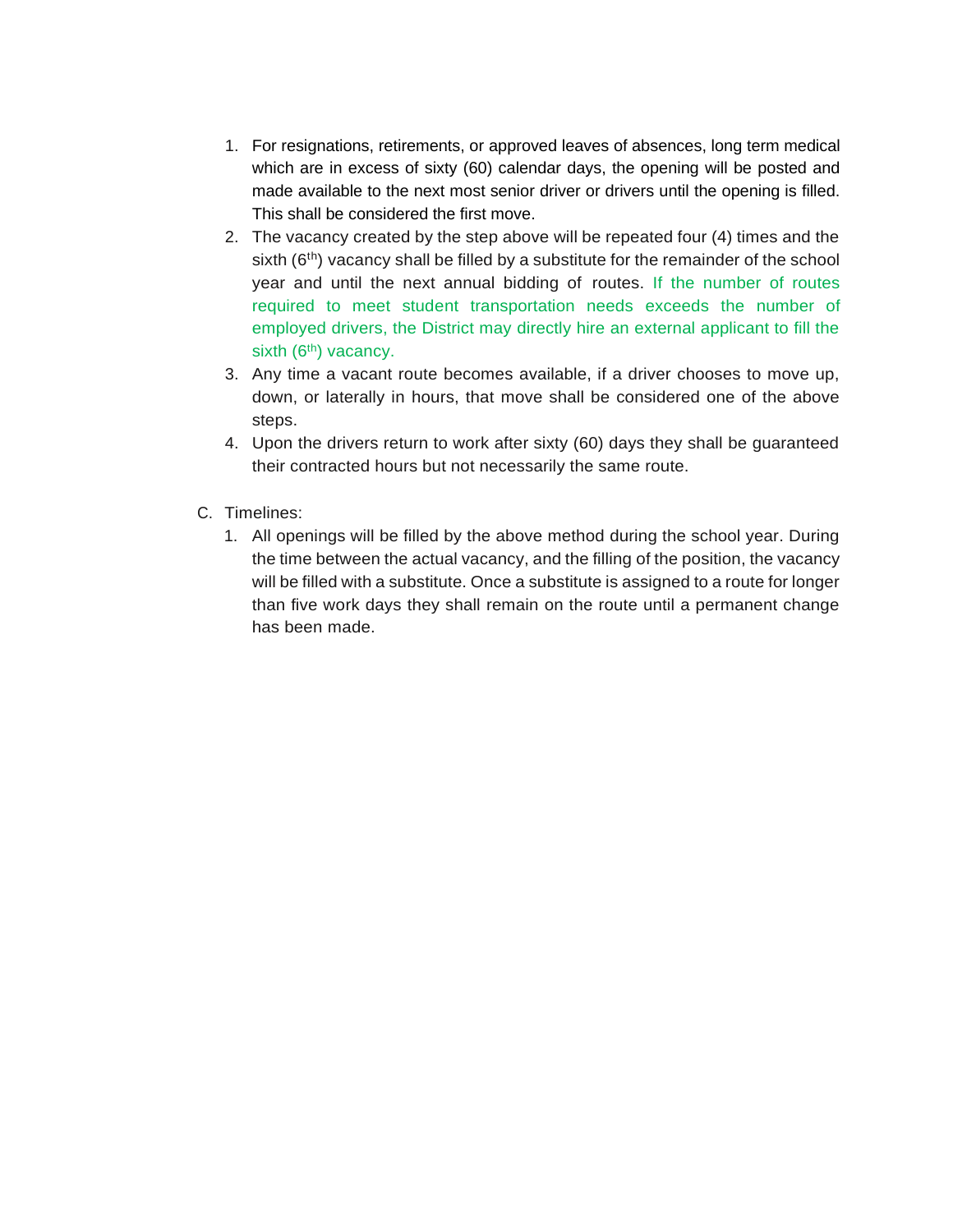**Section 6.3.8.** Adding Students: During the school year if students are added to existing routes on a permanent basis (30 days 15 calendar work days or more), and that addition changes the contracted hours for the route the District shall modify the drivers contract to include said time. If the change is for less than thirty (30) sixty (60) days the time shall be considered extra time. T/A 6/15/2021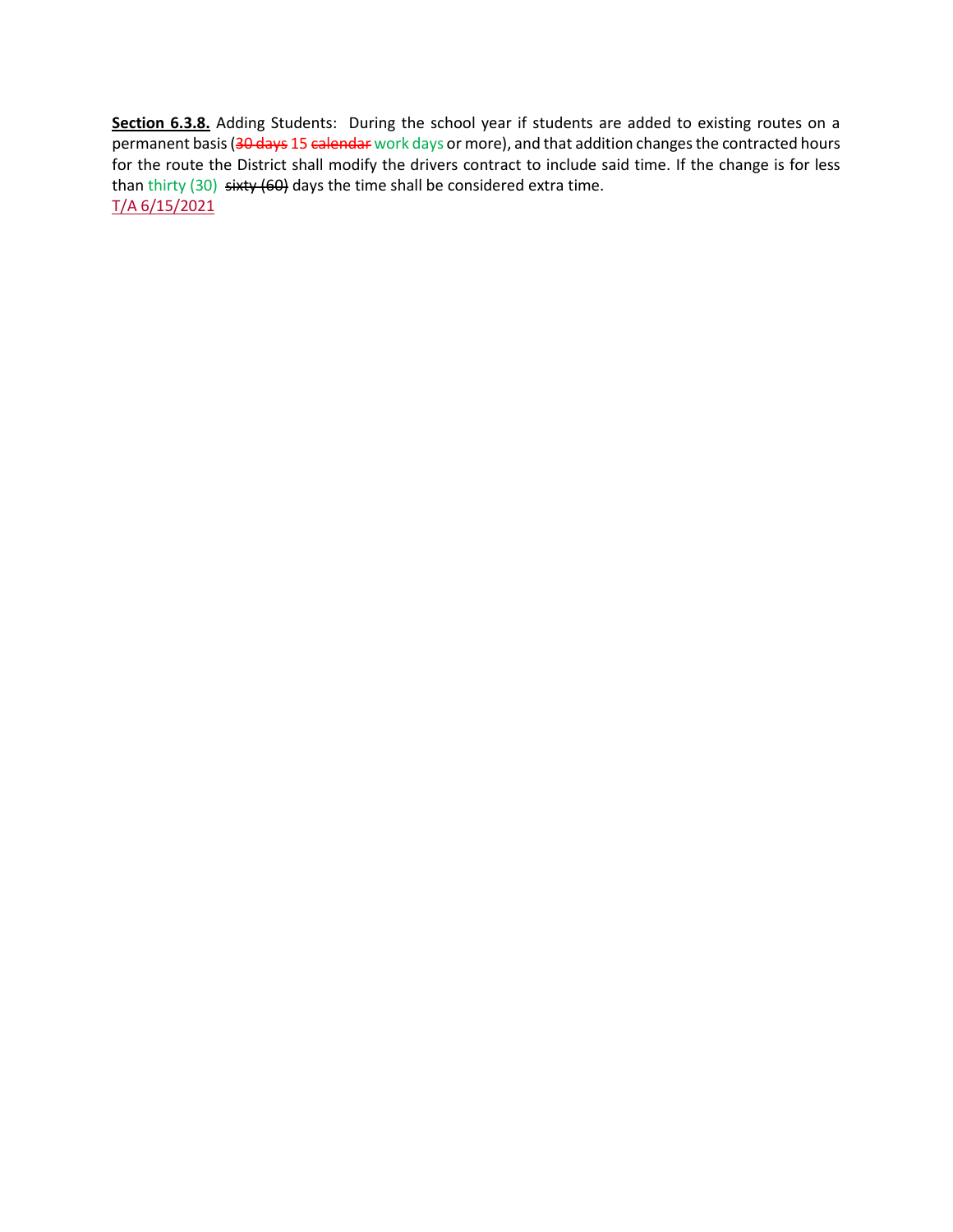**Section 6.4.1.** Current contract language T/A 6/15/2021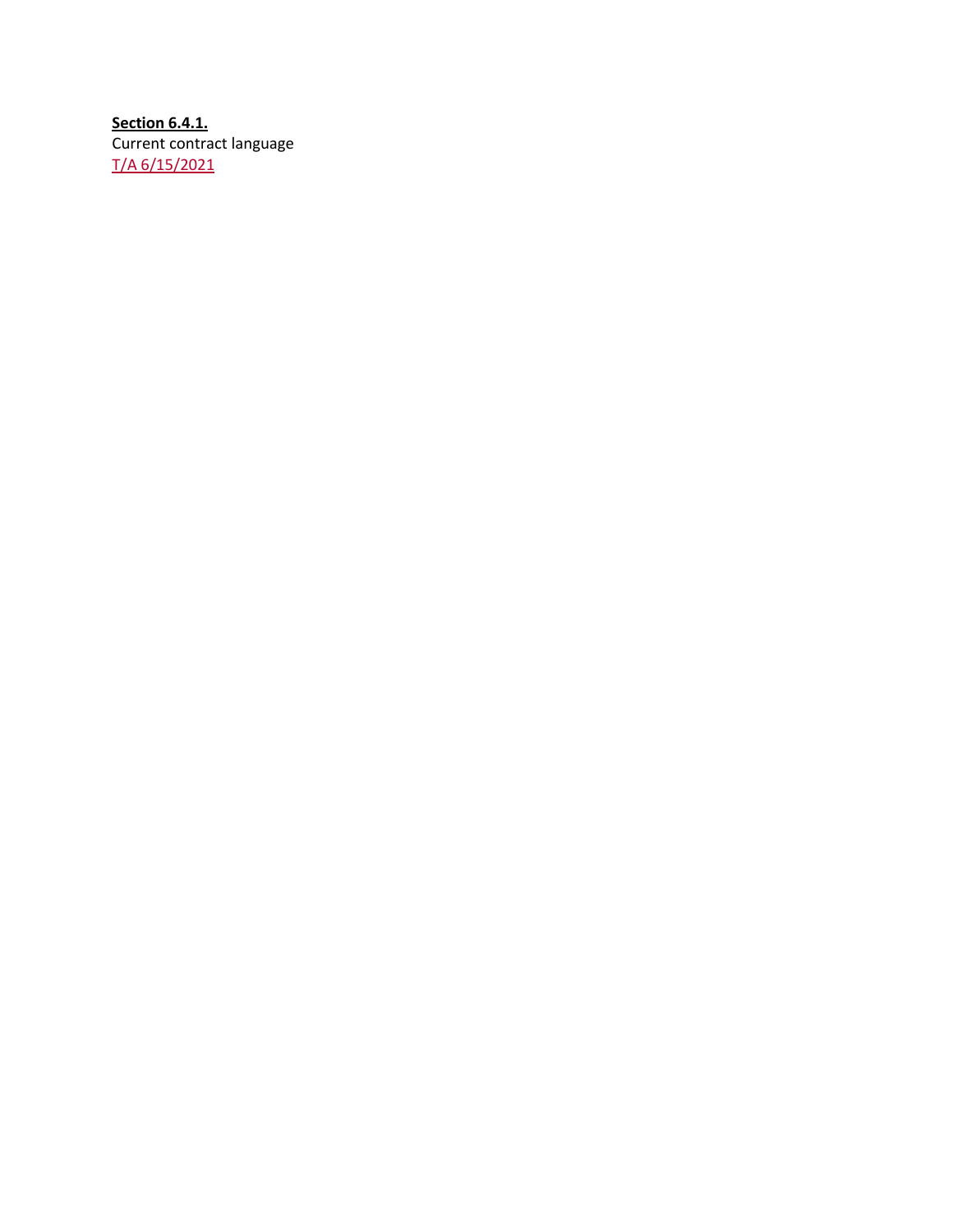#### **Section 6.4.7: Trip Eligibility T/A 6/15/2021**

After a trip has been assigned to a driver, if the driver declines the trip assignment for any reason other than a jury duty assignment, bereavement leave for an immediate family member (see Section 10.2.1), or a work- related issue, the driver will not be eligible to take any trips for the remainder of the day and the following five days on which trips are posted. If, after a trip has been assigned to a driver, the driver declines the trip assignment on three (3) occasions during the school year, the driver will lose their eligibility for trip assignments for the remainder of the school year. It is the responsibility of each driver signing for a trip to verify the assignment and submit the required paperwork Drivers who are on leave from the district for five (5) consecutive working days or more will not be eligible to sign up for or take extra trips posted during their absence, with the exception of drivers on jury duty. Drivers must work all contracted hours seven (7) days prior to the departure of the trip unless removed from their route by their supervisor or utilizing an approved leave day. Any driver using Leave Without Pay up to seven (7) days prior to a trip will not be eligible to sign up for a trip.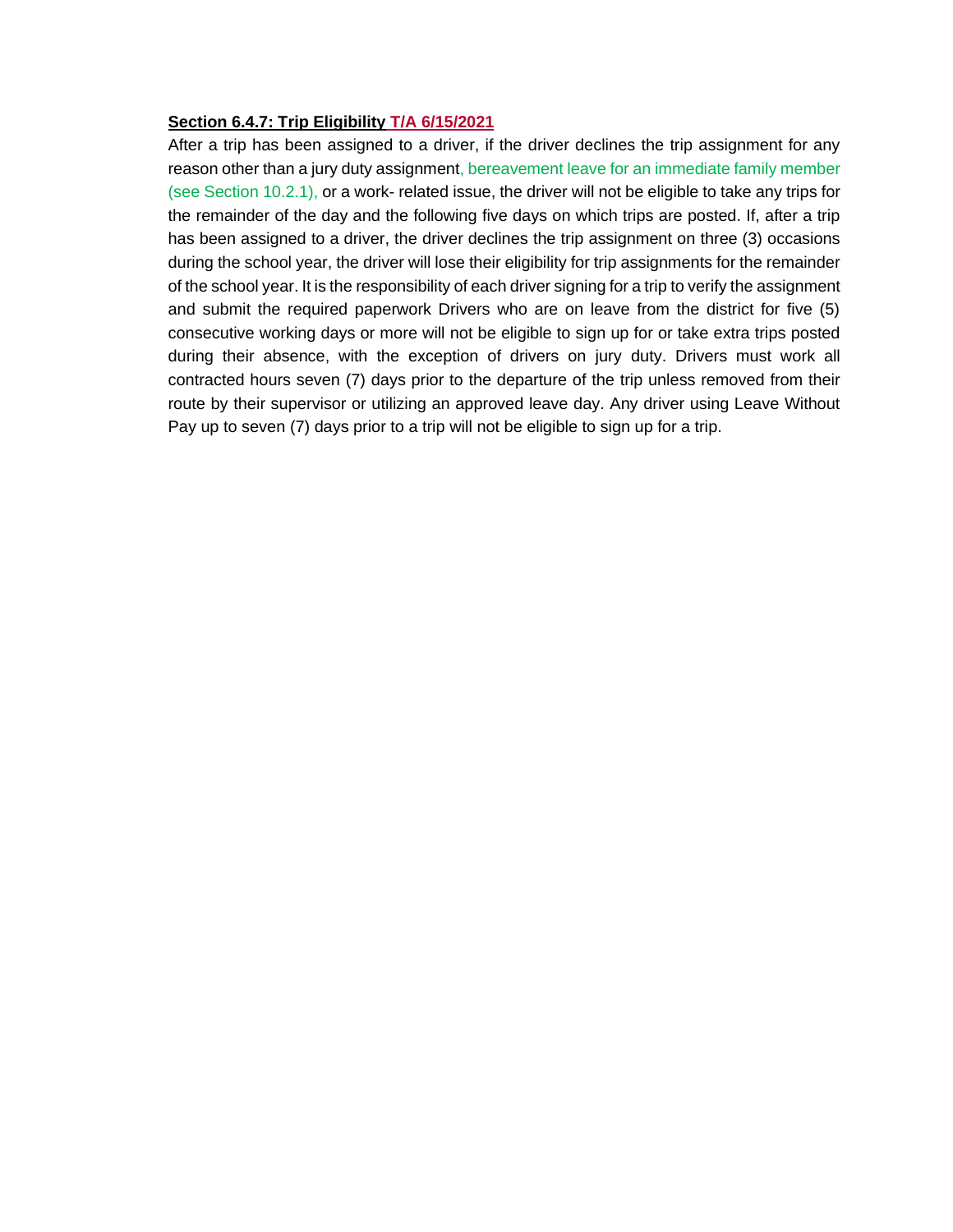**Section 6.4.9. Emergency Trips.** T/A 6/15/2021 In the event that a last minute trip is requested that does not allow time for driver notification or posting the District shall declare said trip an emergency trip. The process is as follows;

- 1. A voluntary emergency sign-up sheet shall be posted at the beginning of each school In Service each during the two (2) additional days of training to be held immediately before the start of the school year (Reference Section 19.3) year.
- 2. Any driver who turns down two emergency requests shall be removed from the list for the remainder of the school year and the list will be updated throughout the school year.
	- a. If a driver is unable to report to the worksite in time to fulfill the emergency trip request because the travel time is too great, it will not be considered as turning down that trip for the purposes of this Section.

Example: In order to fulfill an emergency trip request, a driver must be able to report to the worksite within fifteen (15) minutes, but it would take the driver thirty (30) minutes of travel time to report to the worksite.

- 3. Assignments shall be made by seniority. The District will not bypass employees due to overtime occurring on said trip.
- 4. The list shall be update throughout the school year. removing drivers that turned down two trips.
- 5. If the number of emergency drivers drops below 15 the list shall be reposted for additional signups.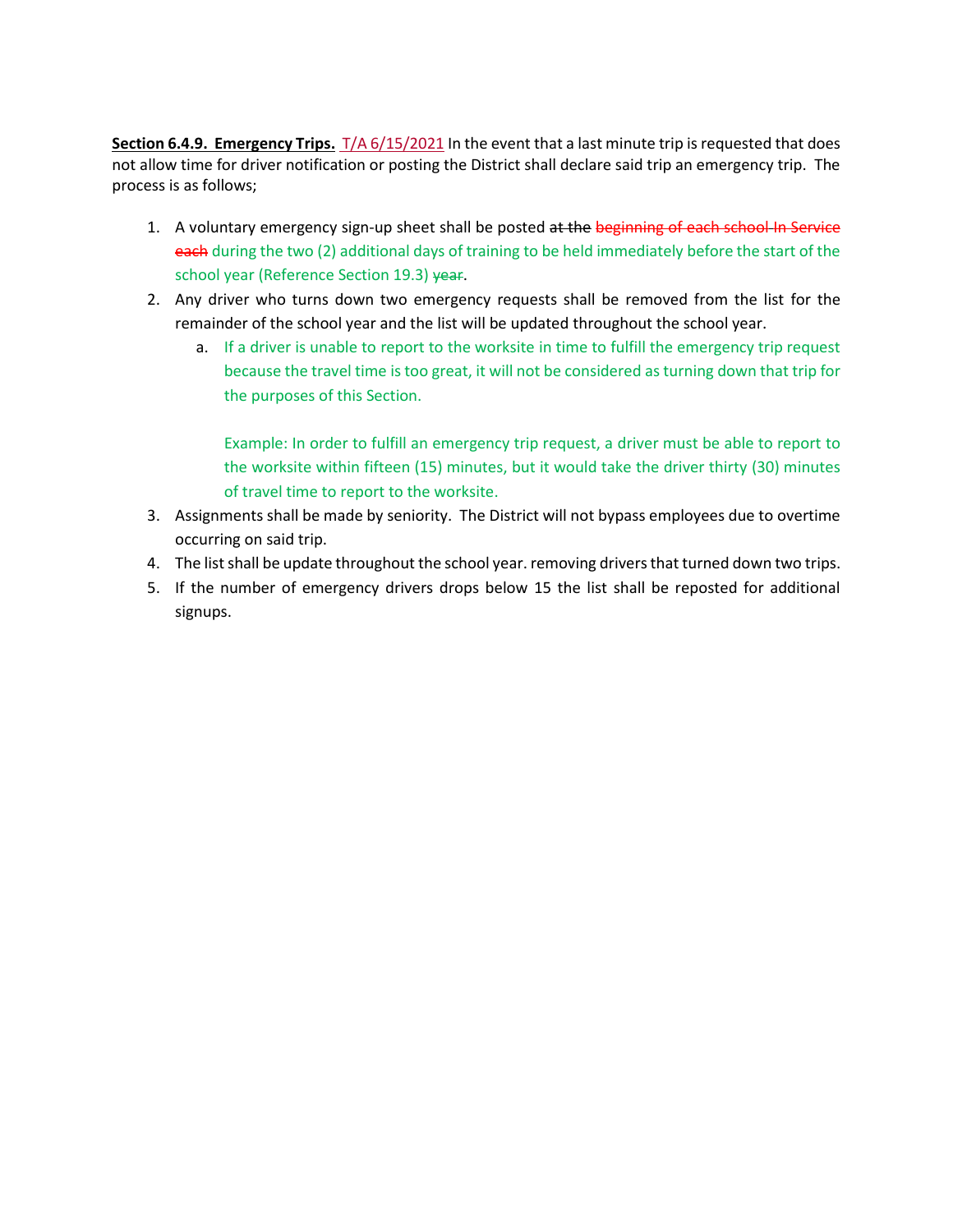#### **Section 6.8**

For all drivers, in the event of unusual school closure due to inclement weather, plant in-operation or the like, the District will notify drivers by messaging service radio announcement that school will be closed. The District will telephone drivers (via telephone tree) who normally report in or leave for work prior to normal radio announcements. If notification is not made via messaging service, to the contact information on record with the employer, prior to sixty (60) forty-five (45) minutes before the driver's scheduled reporting time on the day of the closure received and driver reports to work, driver will receive two (2) hours pay. The driver will make up the day when school is rescheduled.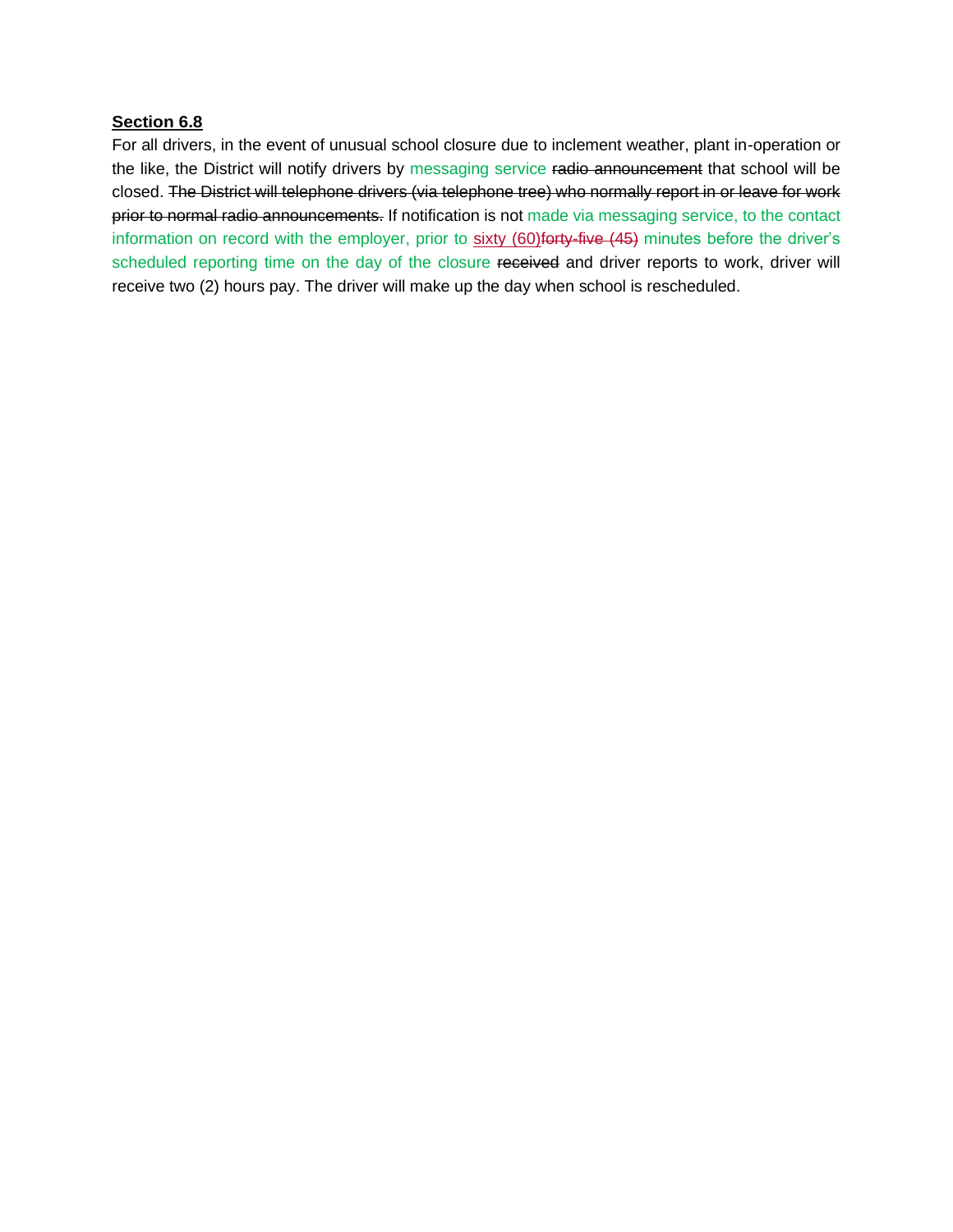### **Section 9.1.1: Unworked Holidays T/A 6/15/2021**

Eligible contracted employees shall receive pay equal to their normal work shift at their base rate in effect at the time the holiday occurs. Employees who are on the active payroll on the holiday and have been in pay status for both the day preceding and the day succeeding the holiday and are not on leave of absence shall be eligible for pay for such unworked holiday. An exception to this requirement will occur if:

- 1.Employees who have exhausted their accrued paid leave can furnish proof to the District that because of illness or on approved absence they were unable to work on either of such shifts, and the absence preceding such holiday, by reason of such illness, has not been longer than thirty (30) regular work days.
- 2.Employees who are out on paid sick leave or an approved absence that made the employee unable to work on either of such shifts, and the absence previous to such holiday, by reason of paid sick leave, has not been longer than (30) regular work days.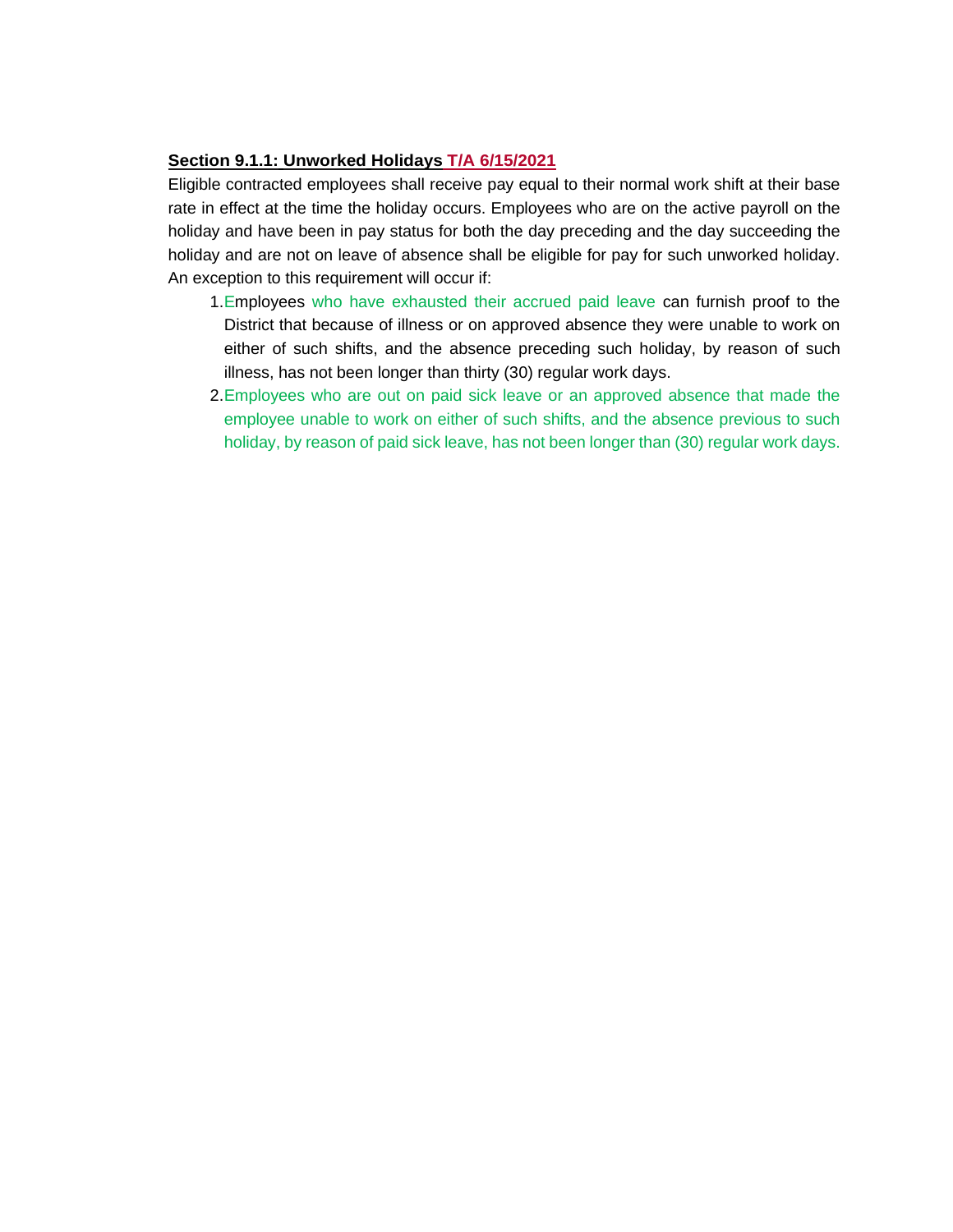### Union Proposal #1 6/10/2021

#### **Section 10.1.2**

As an attendance incentive, an amount equal to one day's pay shall be automatically added to an employee's paycheck in June of each year provided no more than one (1) sick leave day has been used during the previous year.

**Attendance Incentive Program:** For each day of sick leave earned in a school year, the employee will receive fifty (\$50.00) dollars for each unused Full day, up to a maximum of five hundred (\$500.00) dollars. Days carried over from year-to-year do not qualify for incentive payment. If an employee is on a leave of absence status and does not earn sick leave days or uses more sick leave days than he/she earned in a school year, the employee does not qualify to receive the incentive pay in that year. The attendance incentive will be paid no later than August of each year.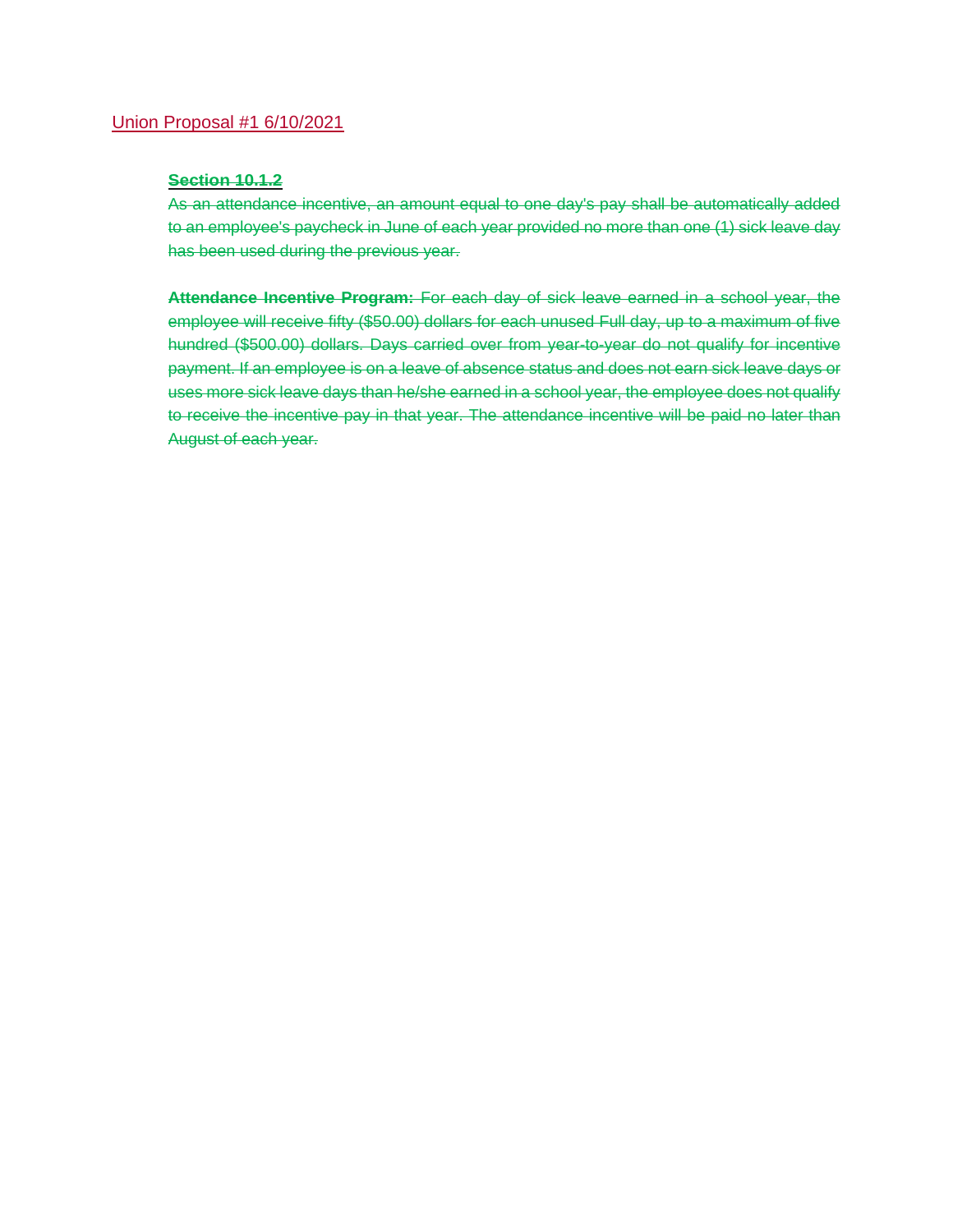Section 10.7 - Union Proposal #1 6/10/21 eurrent contract language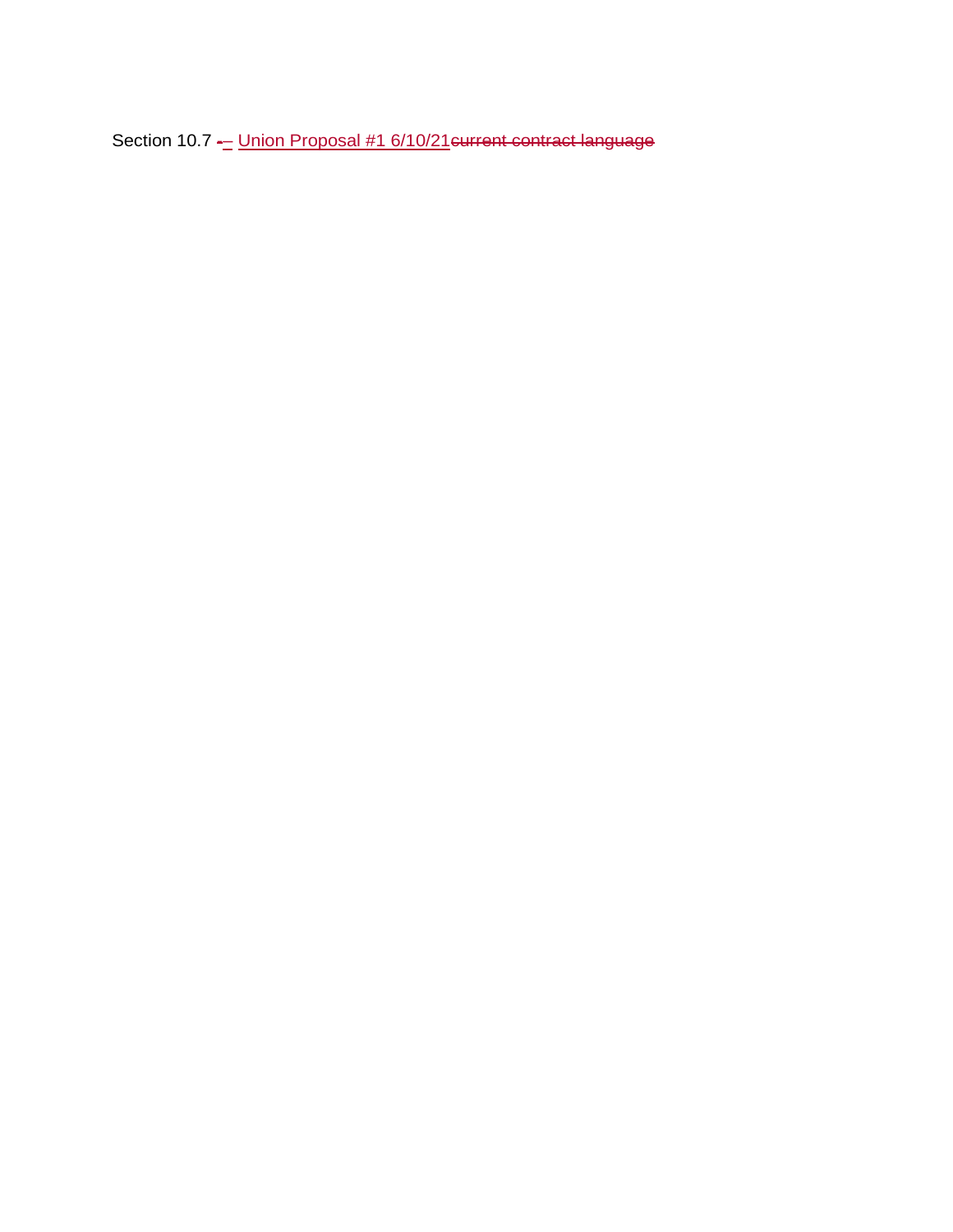## **(New) Section 11.4 T/A 6/15/2021**

Employees will not receive seniority credit for days containing usage of unpaid leave.

(renumber remainder of Section 11 to accommodate new section)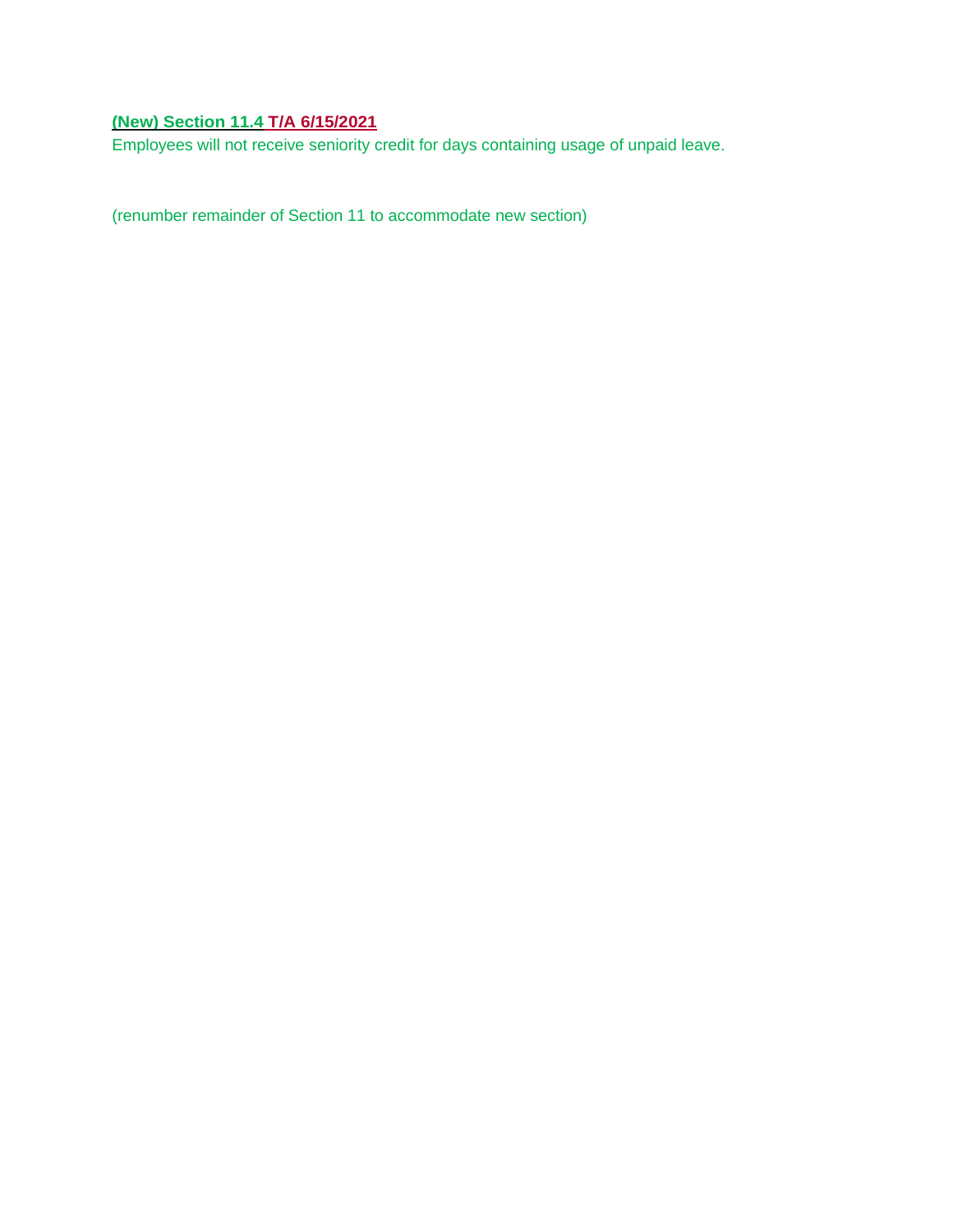## **ARTICLE 13 EMPLOYMENT NOTIFICATION**

## **Section 13.1 T/A 6/15/2021**

Notification will be given to all employees, in writing if possible, by the end of the school year whether they will have a position the following school year.